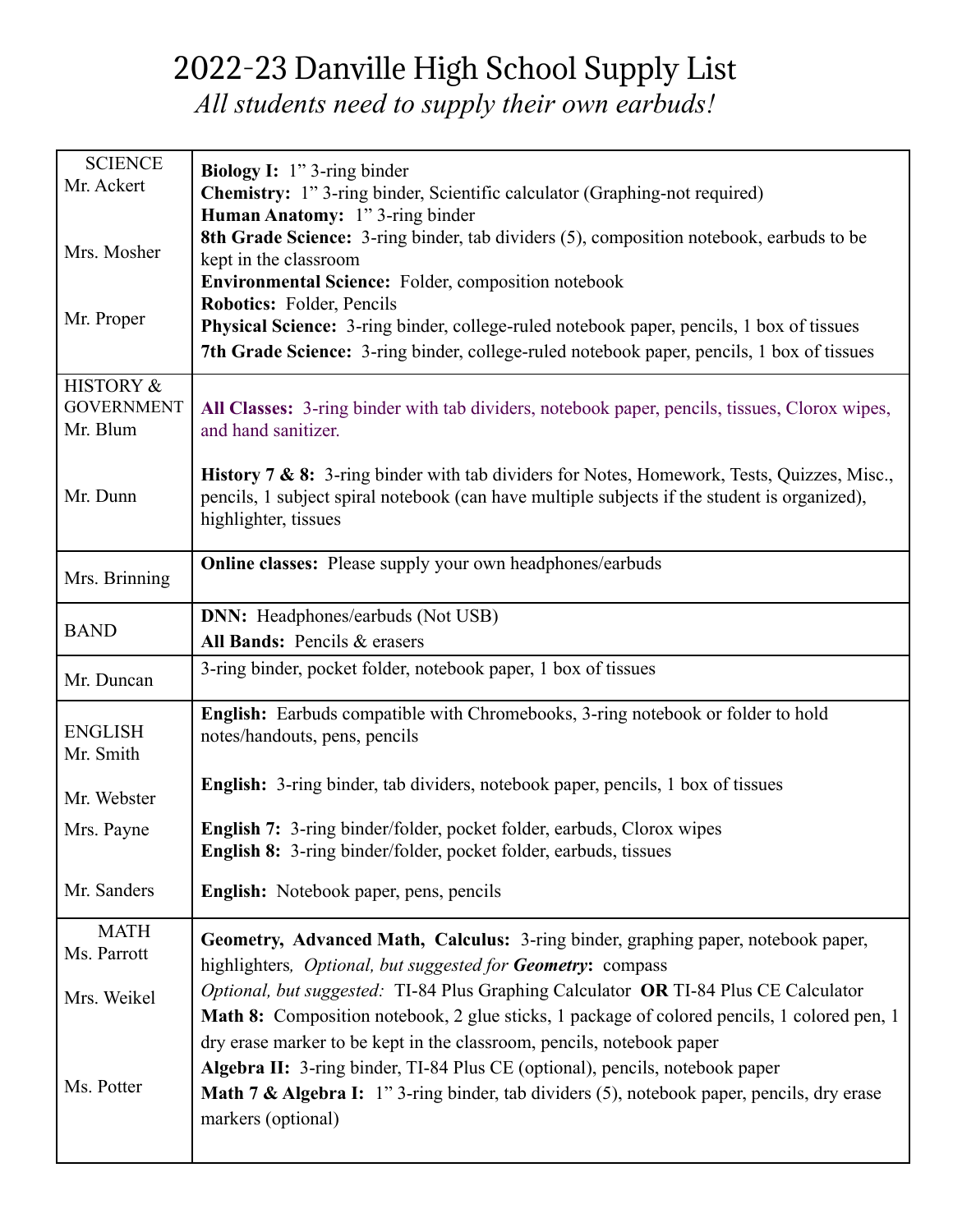## 2022-23 Danville High School Supply List

*All students need to supply their own earbuds!*

| <b>SPANISH</b><br>Ms. Huffman                                       | Spanish 1 - 4: Composition notebook, folder, notebook paper, pens/pencils, Spanish/English<br>Dictionary                                                                                                                                                                                                                                                                                                                                                                                                                                                                                                                                                                                                                                                                                                       |
|---------------------------------------------------------------------|----------------------------------------------------------------------------------------------------------------------------------------------------------------------------------------------------------------------------------------------------------------------------------------------------------------------------------------------------------------------------------------------------------------------------------------------------------------------------------------------------------------------------------------------------------------------------------------------------------------------------------------------------------------------------------------------------------------------------------------------------------------------------------------------------------------|
| <b>HEALTH &amp; PE</b><br>Mrs. Kight                                | <b>Physical Education:</b> Athletic shoes (shoes that are <b>not</b> worn outside; do not have to be<br>new) NO BOOTS!!<br>Health: Health folder                                                                                                                                                                                                                                                                                                                                                                                                                                                                                                                                                                                                                                                               |
| <b>ART</b><br>Mrs. Lyons                                            | Art 7: 1" 3-ring binder, choice of sketchbook, minimum 6 x 8", 2 egg cartons<br>Art 8: 1" 3-ring binder, choice of sketchbook, minimum 6 x 8", 2 egg cartons<br>Art 1: 1" 3-ring binder, Canson XL sketchpad 9 x 12, 2 egg cartons<br>Art 2: 1" 3-ring binder, Canson XL sketchpad 9 x 12, 2 egg cartons<br>Ceramics: 1" 3-ring binder, choice of sketchbook                                                                                                                                                                                                                                                                                                                                                                                                                                                   |
| <b>VOAG/FFA</b><br>Ms. McCarty                                      | Vo-Ag Classes: 3-ring binder, notebook paper, headphones<br>Mechanical Principles: Work gloves for engine or oxy-fuel work                                                                                                                                                                                                                                                                                                                                                                                                                                                                                                                                                                                                                                                                                     |
| <b>MUSIC</b><br>Mrs. Owen                                           | Piano: 1" 3-ring binder, headphones or wired earbuds<br>Guitar: Acoustic guitar, tuner, picks, capo, 1" 3-ring binder<br>Ukulele: Ukulele, tuner, 1" 3-ring binder<br>Choir: Black binder, pencils, highlighter                                                                                                                                                                                                                                                                                                                                                                                                                                                                                                                                                                                                |
| <b>FCCLA</b><br>Ms. Smarrella                                       | Fashion & Interior Design: 3" 3-ring binder for projects, pencils<br><b>Fashion Design:</b> 3" 3-ring binder for projects, pencils<br>Foods Courses: 2" 3-ring binder for projects & Cookbook, pencils<br>Intro to Family & Consumer Science (8th grade): 3-ring binder for projects, pencils                                                                                                                                                                                                                                                                                                                                                                                                                                                                                                                  |
| <b>BUSINESS/</b><br><b>COMPUTER</b><br><b>CLASSES</b><br>Mr. Straub | Intro to Business: 2" 3-ring binder, notebook paper, pens, pencils<br><b>Business Management:</b> 2" 3-ring binder, notebook paper, pens, pencils<br>Sports & Entertainment Marketing: 2" 3-ring binder, notebook paper, pens, pencils, at<br>least 8 GB Flash Drive<br>Web Publishing: 1" 3-ring binder, notebook paper, pens, pencils, and at least 8 GB Flash<br>Drive<br><b>Computer Applications:</b> Pen, pencils, and at least 16 GB Flash Drive<br>Graphic Design: 2" 3-ring binder, pens, pencils, and at least 16 GB Flash Drive<br>Video Game Design: 2" 3-ring binder, notebook paper, pens, pencils, and at least 16 GB<br>flash drive<br><b>Business Math:</b> 3" 3-ring binder, notebook paper, pens, pencils, calculator<br><b>7th Grade Typing:</b> 1" 3-ring binder, notebook paper, pencils |
|                                                                     |                                                                                                                                                                                                                                                                                                                                                                                                                                                                                                                                                                                                                                                                                                                                                                                                                |